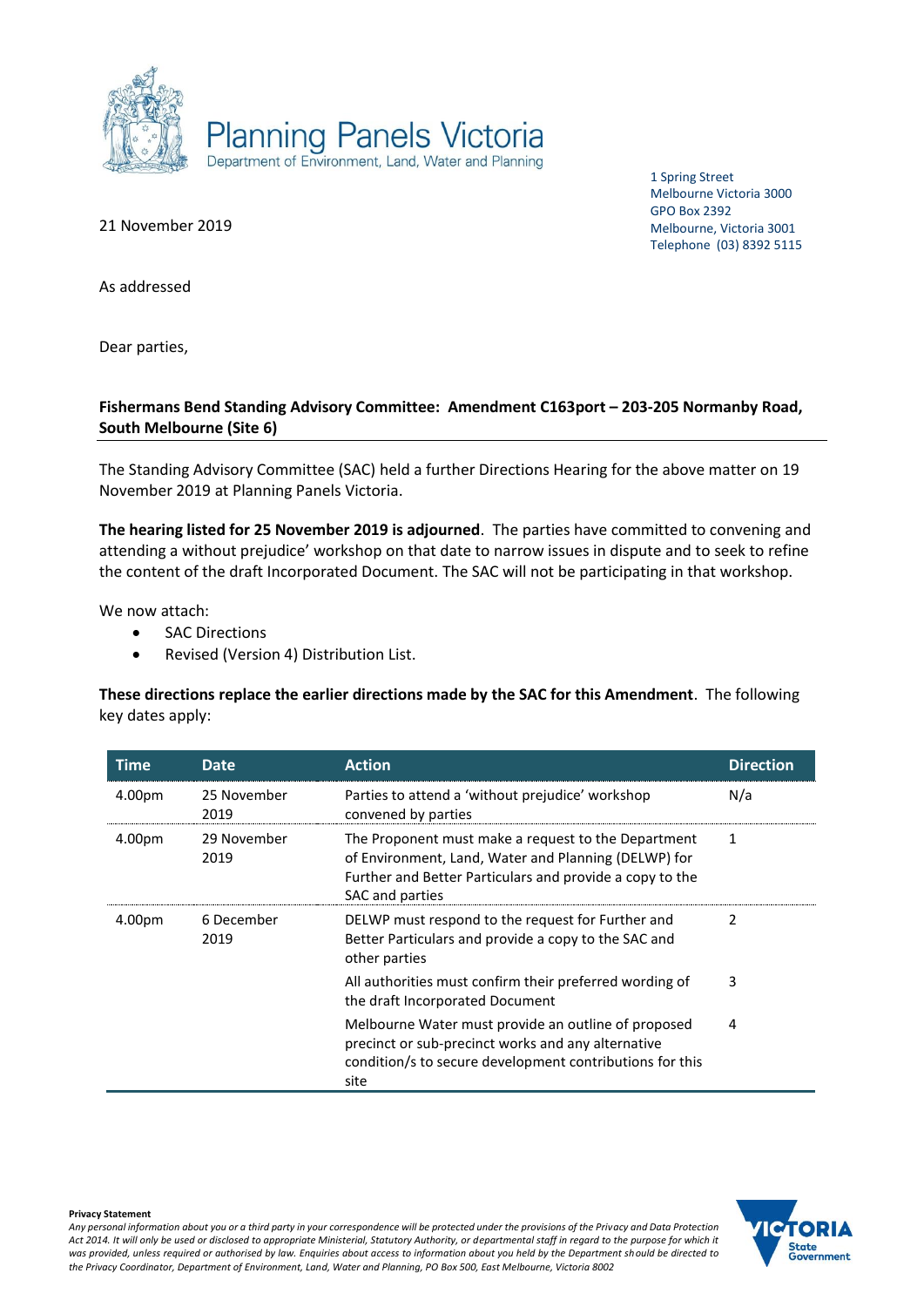| Time    | <b>Date</b>         | <b>Action</b>                                                                                                  | <b>Direction</b> |
|---------|---------------------|----------------------------------------------------------------------------------------------------------------|------------------|
| 4.00pm  | 19 December<br>2019 | The Proponent must provide an update on its position on<br>the draft Incorporated Document and file an updated | 5                |
|         |                     | Request to be Heard Form<br>Parties must provide updated Request to be Heard Forms                             | 6                |
| 4.00pm  | 3 February 2020     | Proponent to provide additional urban<br>design/architectural response                                         | 7                |
| 4.00pm  | 17 February<br>2020 | Department of Environment, Land, Water and Planning<br>must circulate Part A submission                        | 8                |
|         |                     | Fishermans Bend Taskforce is requested to confirm<br>outline submission                                        | 9                |
|         |                     | Parties must circulate all witness reports                                                                     | 10               |
|         |                     | Parties to advise of any additional vantage points for site<br>inspection by SAC                               | 12               |
| 10.00am | 2 March 2020        | <b>Public Hearing starts</b>                                                                                   | N/a              |

A timetable for the Public Hearing will be prepared and circulated once the SAC receives the amended Request to be Heard forms.

If you have any queries, please contact Greta Grivas, Senior Project Officer at Planning Panels Victoria on (03) 8392 5121 or planning.panels@delwp.vic.gov.au.

Yours sincerely,

Dlook

**Dalia Cook** Chair, Fishermans Bend Standing Advisory Committee

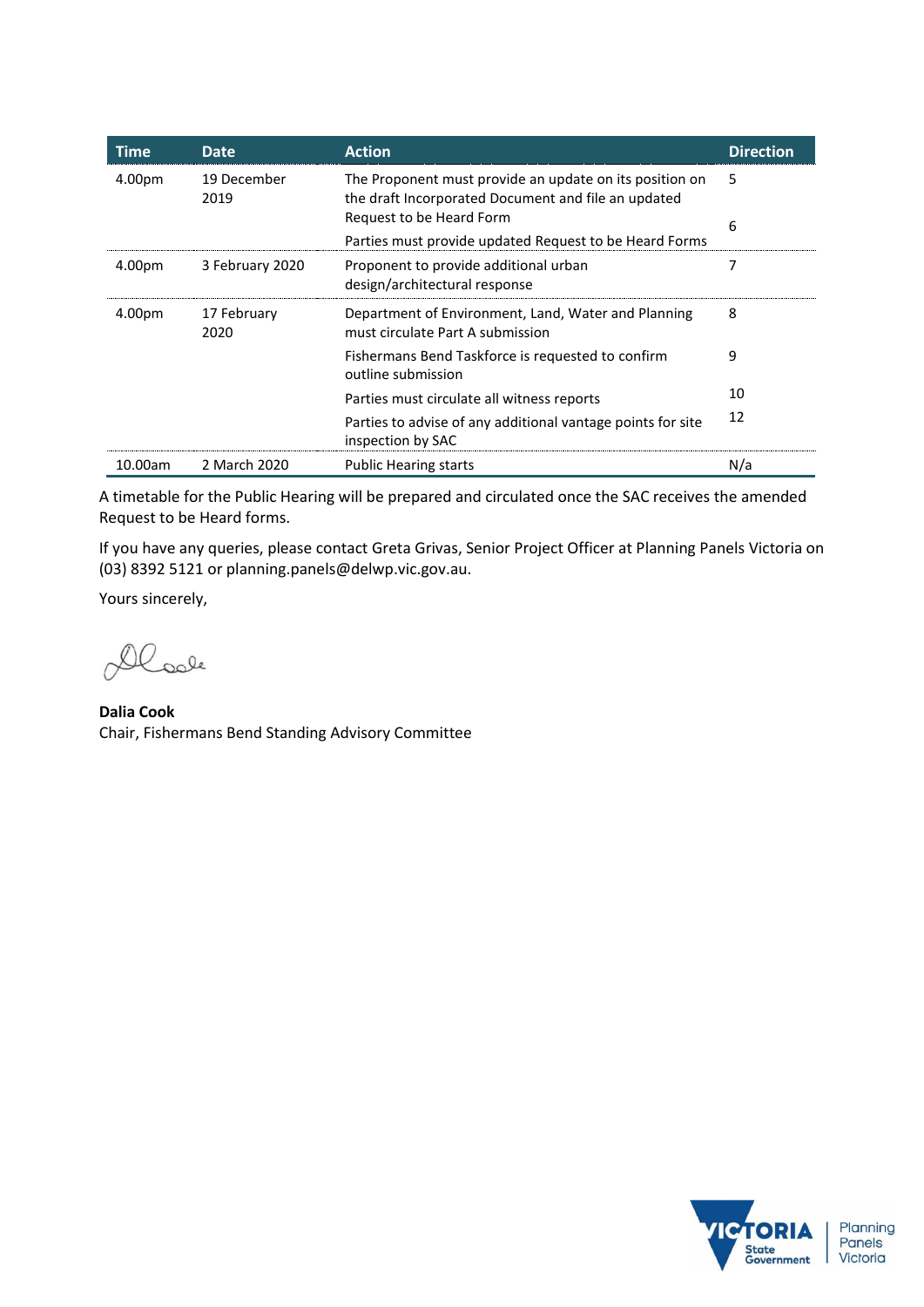# **SAC Directions**

Fishermans Bend Standing Advisory Committee: Amendment C163port – 203-205 Normanby Road, South Melbourne (Site 6)

# **Before the Hearing**

## **Request for Further and Better Particulars**

- 1. By 4.00pm on 29 November 2019, the Proponent must make a request to the Department of Environment, Land, Water and Planning (DELWP) for any Further and Better Particulars in respect of its proposed condition of the draft Incorporated Document relating to Affordable Housing and provide a copy of the request to the SAC and other parties.
- 2. By 4.00pm on 6 December 2019, DELWP must respond to the Proponent's request for Further and Better Particulars and provide a copy of the response to the SAC and other parties.

## **Wording of draft Incorporated Document**

3. By 4.00pm on 6 December 2019 each authority must file and circulate to all parties, any further comments on the draft Incorporated Document for Site 6. A track changes format should be used. It is preferable for parties to generate a consolidated document with all mark ups.

#### **Melbourne Water**

- 4. By 4.00pm on 6 December 2019, Melbourne Water must provide:
	- a) an outline of proposed precinct or sub-precinct works or upgrades (flood mitigation and the like) relevant to the site and the broader setting
	- b) a summary explanation of the potential interaction between the proposed use and development and the works or upgrades outlined above
	- c) any alternative condition/s or mechanisms proposed to secure development contributions in respect of this Amendment that are more precise than the version currently before the SAC
	- d) an outline of estimated timeframes and mechanisms proposed to levy more formalised infrastructure contributions for the Fishermans Bend Urban Renewal Area in the future or advice on when this information will be available.

# **Other matters**

- 5. By 4.00pm on 19 December 2019 the Proponent must:
	- a) provide an update on its preferred wording of the draft Incorporated Document
	- b) submit an updated Request to be Heard form to the SAC. This document can be found at [https://www.planning.vic.gov.au/panels-and-committees/request-to-be-heard-form.](https://www.planning.vic.gov.au/panels-and-committees/request-to-be-heard-form)
- 6. By 4.00pm on 19 December 2019:
	- a) Each other party wishing to be heard must submit an updated Request to be Heard form to the SAC.
	- b) The parties must provide an agreed statement referencing the matters in Clause 20 of the SAC Terms of Reference indicating which matters have been resolved and which matters remain in dispute.
- 7. By 4.00pm on 3 February 2020 the Proponent must file and circulate (if available):
	- a) aerial views of a 3D (timber render) model showing the allowable neighbouring building envelope (207-217 Normanby Road)
	- b) 3D model views of the proposal in context at pedestrian level (1600mm eye height) from the west on Normanby Road (at minimum corners Normanby-Montague and Normanby-

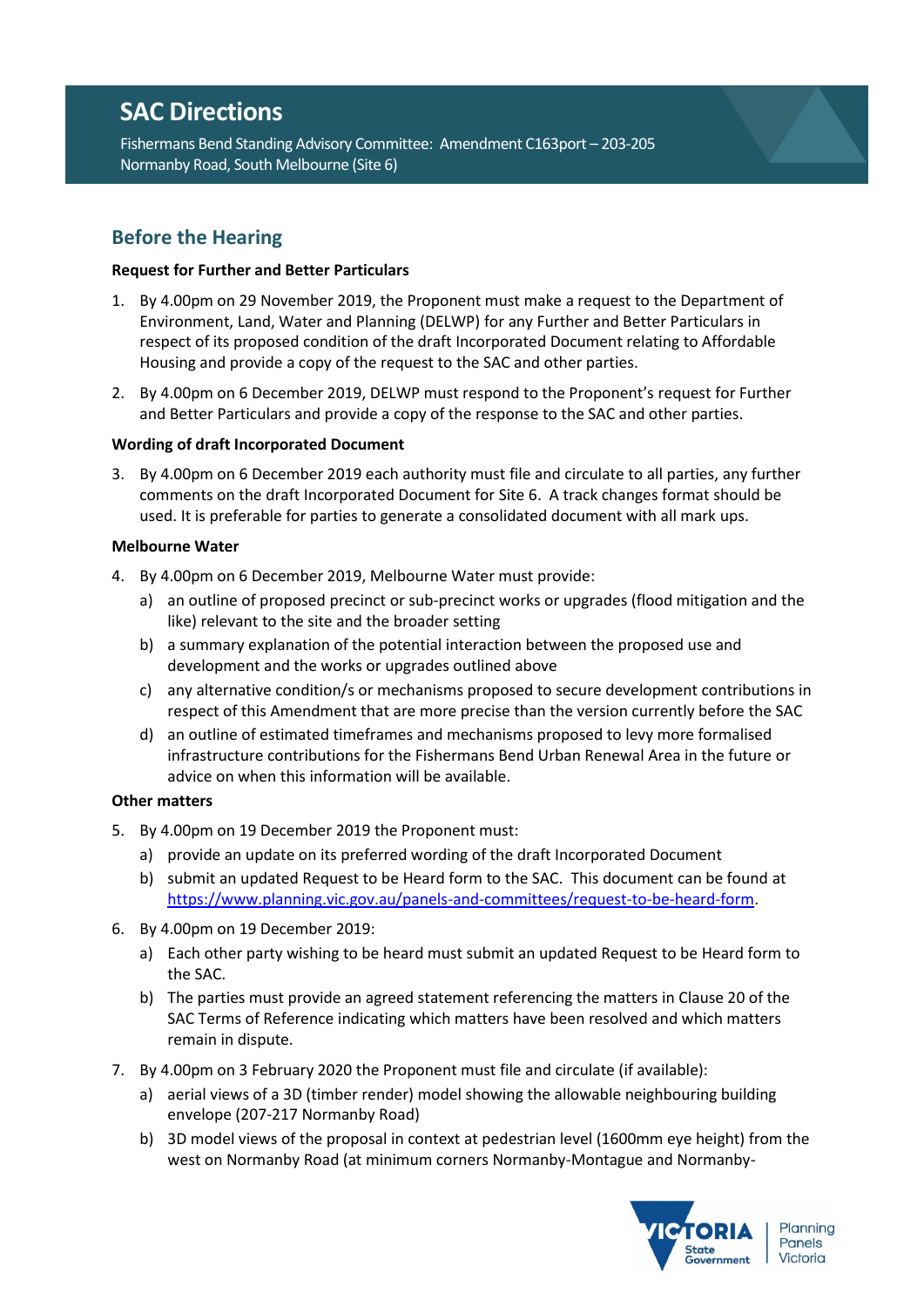Boundary looking back at the subject site) with and without 207-217 maximum building envelope

- c) revised shadow studies with correct shadows for 22 September at 3pm
- d) how the revised Sustainability Management Plan would comply with applicable objectives and targets of planning policies and controls including the *Fishermans Bend Framework 2018* (which seeks a 5 Star Green Star rating) and whether any further changes may be proposed that may affect the layout or design of the building.

#### **Part A submission**

- 8. DELWP must file and circulate a Part A submission to parties on the Distribution List by 17 February 2020 that includes:
	- a) strategic context and policy assessment, including an assessment of the proposals against the content and purposes of the planning controls introduced by Amendment GC81 and the objectives of the *Fishermans Bend Framework, September 2018*.
	- b) issues identified in submissions
	- c) any suggested changes to the Amendment in response to submissions
	- d) commentary on the appropriateness of proposed development contributions and the method/s proposed to secure them.

9. The Fishermans Bend Taskforce is requested to file and circulate an updated outline of its submissions by 17 February 2020 if this varies from the version provided to the SAC.

#### **Witness reports**

- 10. Parties must file and circulate all witness reports (expert and lay) by 17 February 2020.
- 11. An expert witness report must:
	- a) comply with the Guide to Expert Evidence [\(https://www.planning.vic.gov.au/panels-and](https://www.planning.vic.gov.au/panels-and-committees/planning-panel-guides)[committees/planning-panel-guides\)](https://www.planning.vic.gov.au/panels-and-committees/planning-panel-guides)
	- b) not refer to any individual submitter by name if necessary, submitters should be referred to by submission number
	- c) be provided to the SAC as an unlocked document.

#### **Vantage points for site inspection**

12. By 17 February 2020 the parties must advise the SAC if there are any additional vantage points, sites or surrounding features they wish to point out to the SAC. Photographic and map references are preferred.

# **For the Hearing**

#### **Submissions and information**

- 13. If electronic information is to presented at the Hearing, all files must be:
	- a) circulated to parties on the Distribution List by 9.00am on the morning the information is to be presented
	- b) brought to the Hearing Room on a USB stick half an hour before the start of the day's hearing, to allow it to be uploaded for display.
- 14. If a paper copy is presented at the Hearing, at least six (6) copies must be provided, two-hole punched and stapled (not bound).
- 15. After presenting to the SAC, submissions (preferably in MS Word, unlocked) must be emailed to [planning.panels@delwp.vic.gov.au.](mailto:planning.panels@delwp.vic.gov.au)

*Note: DELWP's Part A submission will be taken as read by the SAC at the Hearing. DELWP should allow time for questions about its Part A submission on Day 1.*